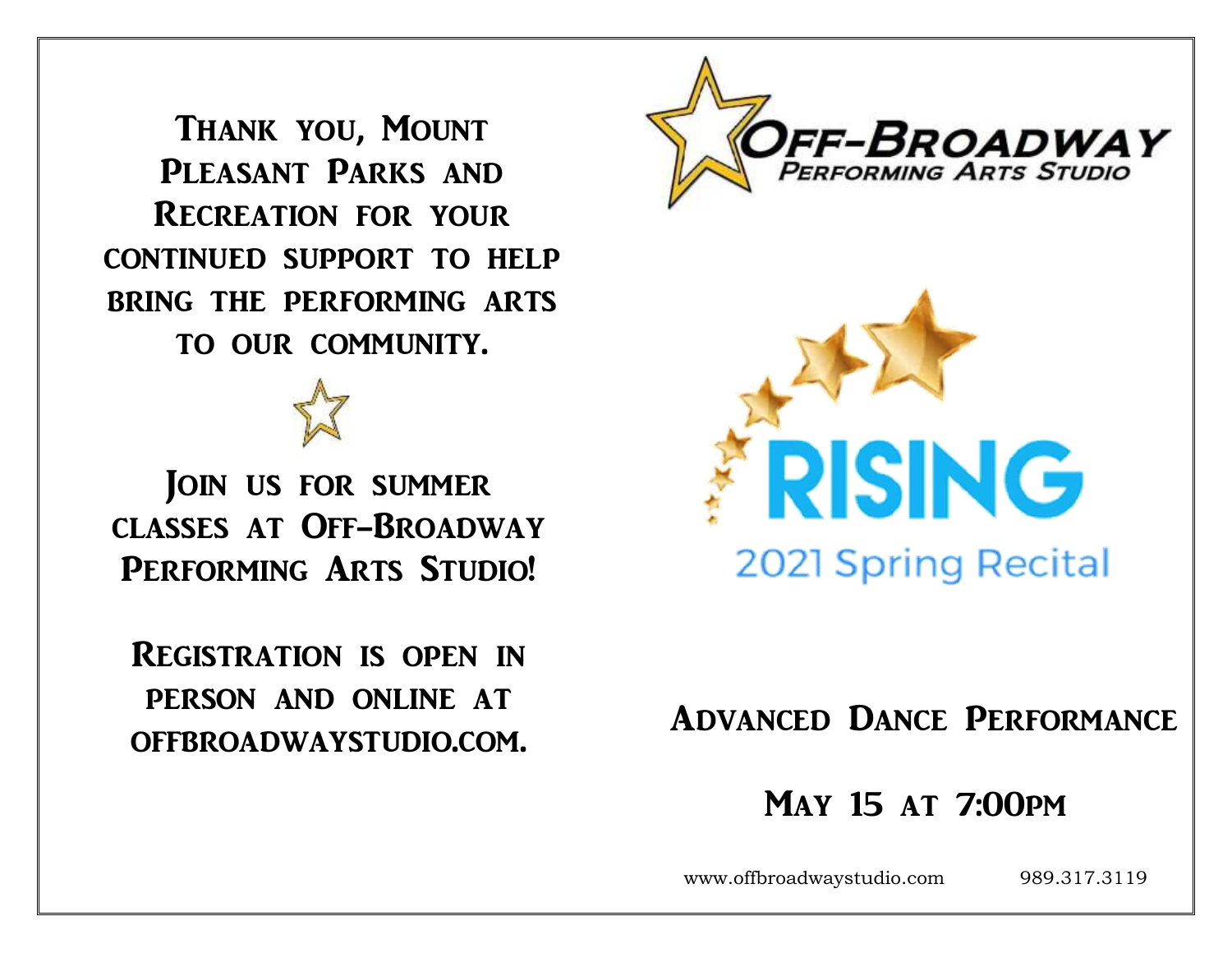#### *Summer Star Gazing –* **Company Stars**

*Choreographer:* Elizabeth Klak *Music:* Rising, Rising- Bassnectar Remix *Artist:* Crywolf, Bassnectar *Dancers:* Olivia Geisthardt, Paige Lynch

#### *The Way We Speak to Ourselves –* **Modern**

*Choreographer:* Molly Schuneman and dancers *Music:* Song For Me, Jelmore, iMi *Artist:* Starro, Bon Iver *Dancers:* Allayna Maurer, Thasi Msibi, Alexandra Russell, Katherine Weiss

*Glitz and Gal Pals* **– Jazz 4** *Choreographer:* Elizabeth Klak *Music:* Tribe *Artist:* Kim Viera *Dancers:* Ella Billman, Lesley Burggren, Kapre Lynch, Lexi Murphy, Marilyn Powell, Kadence Zelinski

*The Box* **– Hip Hop 11-13** *Choreographer:* Aaliyah Cupil *Music:* The Box (Clean)/Panda (Clean)/These Sounds *Artists:* Roddy Ricch/Desiigner/D-Program *Dancer:* Leia Black

### *Grl Pwr* **– Company Stars and Super Stars**  *Choreographer:* Elizabeth Klak *Music:* Get Up/Tik Tok/Like a Girl *Artist:* Ciara/Ke\$ha/Lizzo *Dancers:* Olivia Geisthardt, Paige Lynch, Allayna Maurer, Thasi Msibi, Alexandra Russell, Isabel Walton, Katherine Weiss

*I Hear A Symphony –* **Ballet Solo**  *Choreographer:* Molly Schuneman *Music:* I Hear A Symphony *Artist:* Cody Fry *Dancer:* Lindsey Russell

*Musical Theater* **– Musical Theater** *Choreographer:* David Klak *Music:* Nowadays/Hot Honey Rag *Artist:* Reneé Zellweger, Catherine Zeta-Jones, and Taye Diggs *Dancers:* Sofia Astley, Lexi Murphy

*Bang Bang –* **Poms** *Choreographer:* Amelia Lytle *Music:* Bang Bang *Artist:* Jessie J (feat. Ariana Grande and Nicki Minaj) *Dancers:* Olivia Geisthardt, Paige Lynch

*Blank Space* **– Company Jr. Stars**  *Choreographer:* Beth Turner *Music:* Blank Space/Style (ft. Devin Dawson) *Artist:* Louisa Wendorff *Dancers:* Lesley Burggren, Marilyn Powell

## *Ballet Suite – Sleeping Beauty*

*Sleeping Beauty Waltz* **– Advanced Pointe**  *Choreographer:* Coreena Yates *Music:* No. 15 Valse *Artist:* The Orchestra of the Royal Opera House – Sleeping Beauty *Dancers:* Allayna Maurer, Thasi Msibi, Alexandra Russell, Isabel Walton, Katherine Weiss

#### *Lilac Fairy* **– Ballet Solo** *Choreographer:* Coreena Yates

*Music:* No. 11 La Fee des Lilas *Artist:* The Orchestra of the Royal Opera House – Sleeping Beauty *Dancer:* Skyler Malinowski

#### *The Maids of Honor* **– Ballet 4**

*Choreographer:* Coreena Yates *Music:* No. 18 Danse des demoiselles d'honneur *Artist:* The Orchestra of the Royal Opera House – Sleeping Beauty *Dancers:* Logan Novak, Marilyn Powell, Addeline Struble

*The Flower Fairies* **– Ballet 5** *Choreographer:* Coreena Yates *Music:* No. 49 Pas de Quatre *Artist:* The Orchestra of the Royal Opera House – Sleeping Beauty *Dancers:* Olivia Geisthardt, Paige Lynch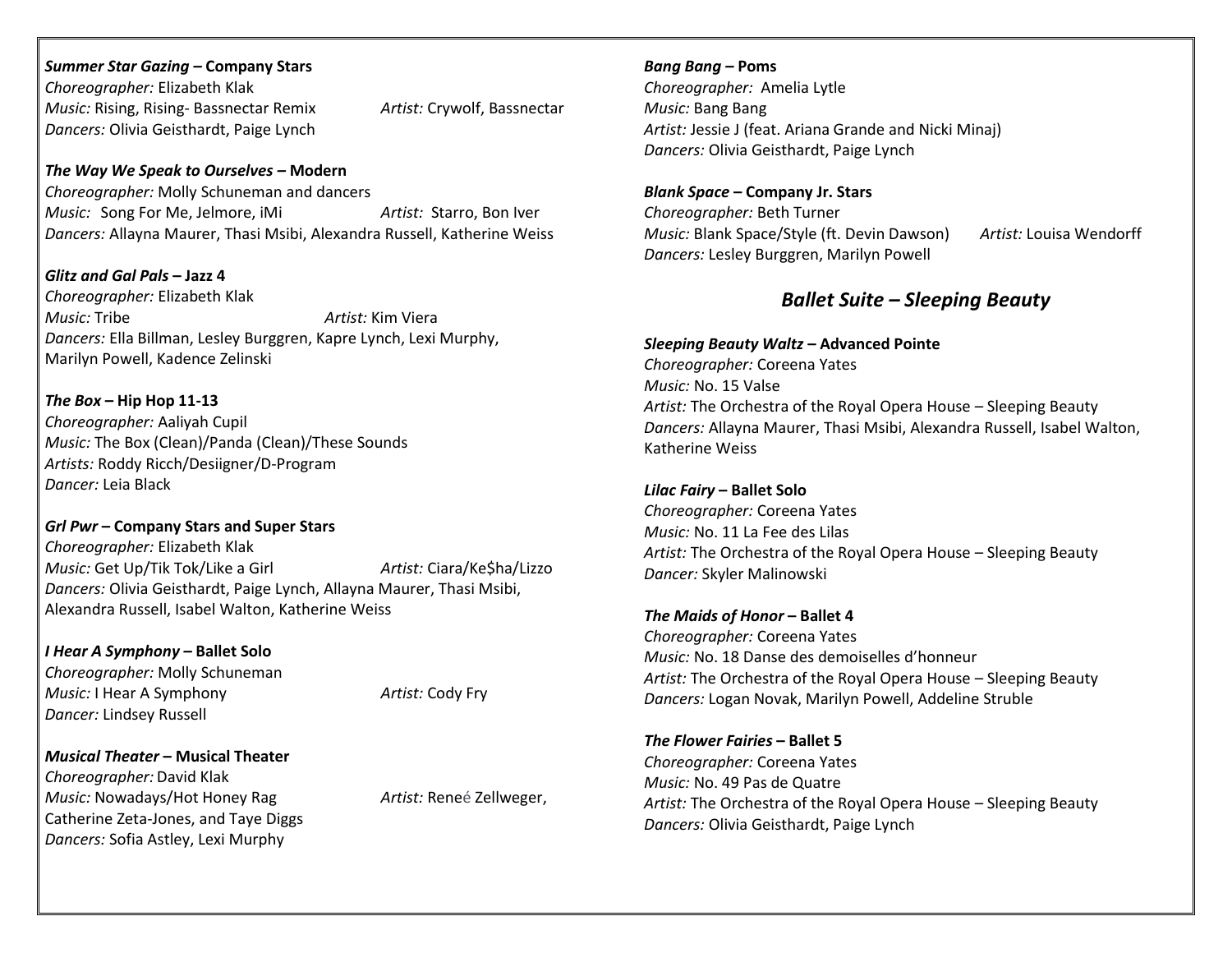#### *The Good Friends* **– Ballet 3/4**

*Choreographer:* Coreena Yates *Music:* No. 3 Scene Dansante *Artist:* The Orchestra of the Royal Opera House – Sleeping Beauty *Dancers:* Lesley Burggren, Stella Kirby, Lillian Loonsfoot, Madelynn Merrifield, Addeline Struble

#### *Little Red Riding Hood and The Wolf* **– Intermediate Pointe**

*Choreographer:* Coreena Yates *Music:* No. 53 Pas de Charactere *Artist:* The Orchestra of the Royal Opera House – Sleeping Beauty *Dancers:* Olivia Geisthardt, Paige Lynch

#### *Puss in Boots and the White Cats* **– Ballet 6**

*Choreographer:* Coreena Yates *Music:* No. 48 Pas de Charactere *Artist:* The Orchestra of the Royal Opera House – Sleeping Beauty *Dancers:* Allayna Maurer, Thasi Msibi, Alexandra Russell, Isabel Walton, Katherine Weiss

### *Intermission*

*Glamorous* **– Jazz 6** *Choreographer:* Molly Schuneman *Music:* Glamorous – Album Version (Edited) *Artist:* Fergie, Ludacris *Dancers:* Allayna Maurer, Thasi Msibi, Alexandra Russell, Isabel Walton, Katherine Weiss

*Colorblind* **– Intermediate Lyrical 2** *Choreographer:* Molly Schuneman *Music:* Colorblind *Artist:* Counting Crows *Dancers:* Sofia Astley, Leia Black, Kapre Lynch

*Switching Sides* **– Jazz 5** *Choreographer:* Beth Turner and Dancers *Music:* JEKYLL & HIDE *Artist:* Bishop Briggs *Dancers:* Erica Brown, Olivia Geisthardt, Paige Lynch

#### *Ace Hotel –* **Company Super Stars**

*Choreographer:* Molly Schuneman *Music:* 33 God *Artist:* Bon Iver *Dancers:* Allayna Maurer, Thasi Msibi, Alexandra Russell, Isabel Walton, Katherine Weiss

#### *Shapes* **– Company Jr. Stars**

*Choreographer:* Molly Schuneman *Music:* 00000 Million *Artist:* Bon Iver *Dancers:* Lesley Burggren, Marilyn Powell

#### *Missy Elliott Mashup* **– Hip Hop 14+**

*Choreographer:* Aaliyah Cupil *Music:* We Run This/Lose Control/Work It (Clean) *Artist:* Missy Elliott *Dancers:* Max Evans, Allayna Maurer, Arianna Pajaro, Jenny Tycner

*MJ's Gang* **– Tap 5 & Tap 6**  *Choreographers:* Beth Turner and Carolynn Ritter *Music:* Beat It *Artist:* Michael Jackson *Dancers:* Marilyn Powell, Calder Robinson, Torren Robinson, Isabel Walton

#### *Hazy***– Advanced Lyrical**

*Choreographer:* Molly Schuneman *Music:* Hazy *Artist:* Counting Crows *Dancers:* Allayna Maurer, Thasi Msibi, Alexandra Russell, Katherine Weiss, Lola Yun

#### *Infinity* **– Company Super Stars, Stars, and Junior Stars**

*Choreographers:* Elizabeth Klak and Molly Schuneman *Music:* Ribs *Artist:* Lorde *Dancers:* Erica Brown, Lesley Burggren, Olivia Geisthardt, Emma George, Paige Lynch, Allayna Maurer, Thasi Msibi, Marilyn Powell, Alexandra Russell, Jenny Tycner, Isabel Walton, Katherine Weiss, Lola Yun